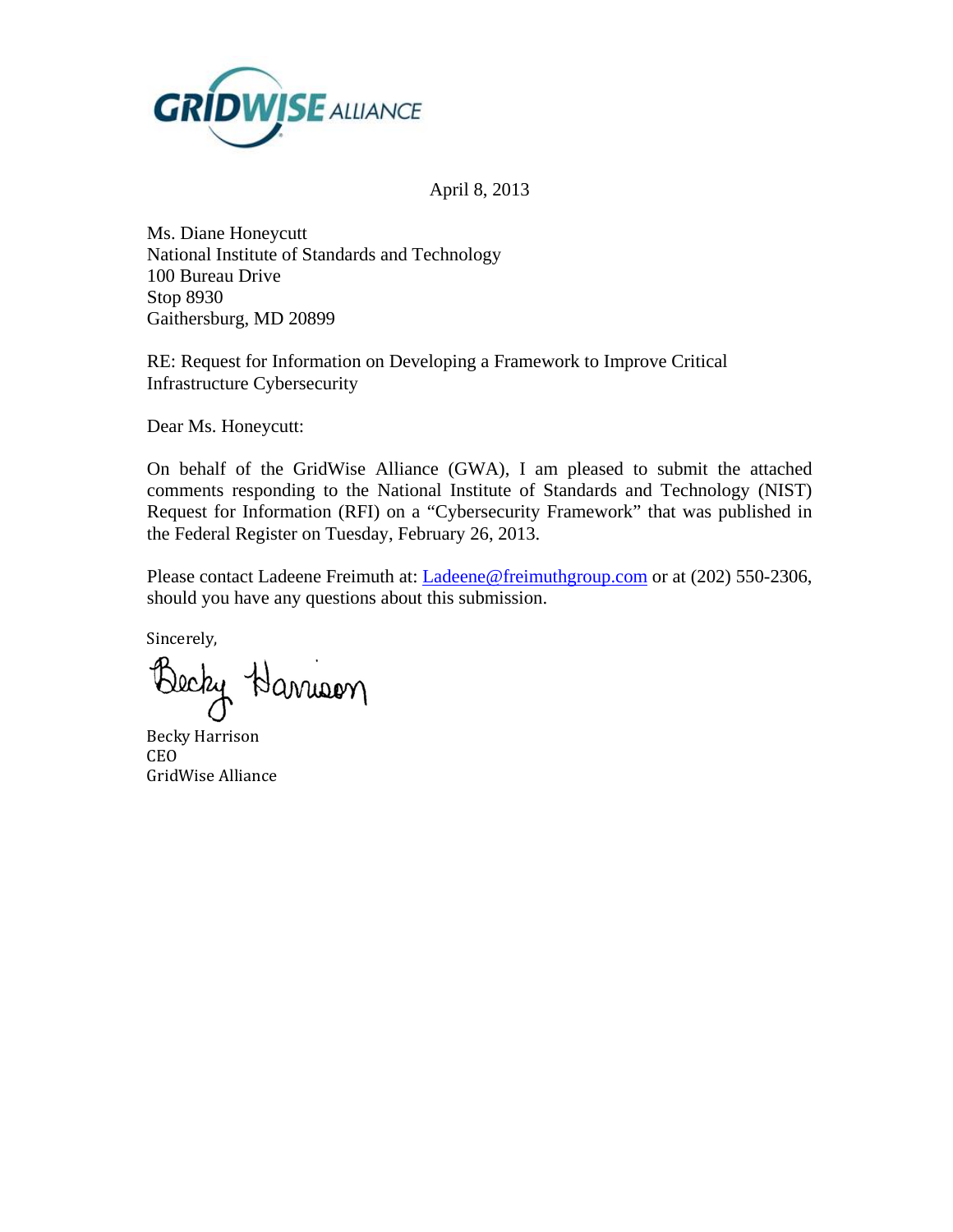

# **GridWise Alliance Comments on NIST RFI: Developing a Framework to Improve Critical Infrastructure Cybersecurity**

The GridWise Alliance (GWA) welcomes the opportunity to submit comments in response to the Request for Information (RFI) that the National Institute of Standards and Technology (NIST) has issued with respect to developing a "Cybersecurity Framework" i.e., a Framework to reduce cyber risks to critical infrastructure. The GWA appreciates the open and collaborative nature of this process. Please note that we have responded to most, but not all, of the questions herein. At the outset, GWA urges NIST to build on what already has been developed to date in this area, rather than starting this process from "scratch."

## **Current Risk Management Practices**

## **1.What do organizations see as the greatest challenges in improving cybersecurity practices across critical infrastructure?**

For those that have found themselves in a cyber threat-related situation, several have found that they were unable to come to a quick resolution – some of this depends on a firm's size, as well as the ability to determine the nature of the incident being faced, and other factors; relatedly, financial and business impacts often accrue. Thus, collaboration with other companies is important, as is looking across a company's entire supply chain to assess cyber threats.

Evaluating the business risk that a cyber threat or attack poses can vary substantially from one sector to another. Determining appropriate-scale solutions must be done in relation to the evaluated risks.

Beyond these points, some of the greatest challenges GWA sees in improving cybersecurity practices across critical infrastructure are as follows:

- Establishing the appropriate "cybersecurity" culture within an entire organization. Because this is not a static issue and threats can and will evolve quickly, organizations must similarly be able to prevent and respond to threats rapidly and nimbly.
- Obtaining cooperation across organizational silos of an organization. The magnitude of this issue requires such broad cooperation. Beyond a single organization, entities are trying to determine ways in which to work better with key providers of systems that could be susceptible to cyber attacks.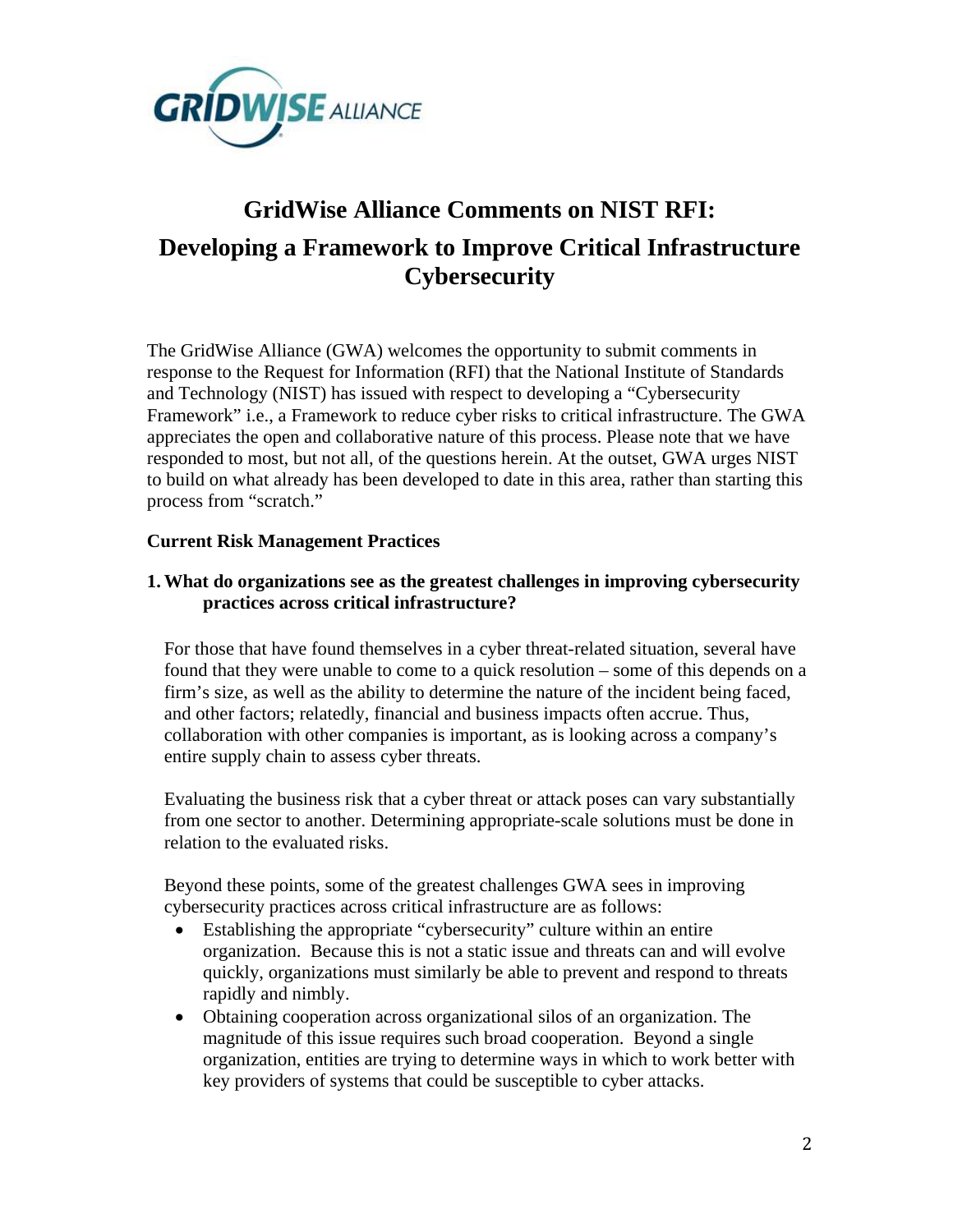

- Devoting the necessary level of human and financial resources to address the challenge; a risk management approach should be adopted within organizations.
- Developing, attracting and retaining skilled staff.
- Not all tools that are needed are available at this juncture; a number of solutions remain in the "beta testing" phase. Those that do exist will need to evolve quickly as threats evolve.
- Being able to quickly deploy new tools or "patches" without disrupting business.

## **2.What do organizations see as the greatest challenges in developing a cross-sector standards-based Framework for critical infrastructure?**

The greatest challenges in this realm are as follows:

- Unique requirements and factors for addressing cyber-related threats exist for different critical infrastructure sectors. And, different sectors are at different stages in dealing with or managing cyber threats.
- Attempts to cover all sector-specific requirements could result in overly broad, cumbersome, and/or unwieldy standards that are difficult to implement. Along the same lines, applying a "one size fits all" approach to different sectors likely could be too vague and/or unworkable in reality in a range of other ways.
- Depending on how this Framework is developed, as at least one expert recently noted, when entities develop their own cyber threat protection measures on a voluntary basis, typically, the result would be greater security for the company and compliance with relevant standards or regulations, as a result. On the other hand, if requirements are imposed and companies are audited for compliance and enforcement purposes, company resources tend to be more focused on compliance, and not necessarily on building the most secure environment; companies also typically will be less inclined to share information or otherwise cooperate with the government, if focused on compliance, and security protections might not be as great for fear of being found in violation of a given requirement.
- Owners/operators must take responsibility for, and be in charge of, their plans and responses to addressing cyber threats, which can be difficult, at times.
- The involvement of multiple federal agencies in this process could be challenging. The agencies should coordinate, so the private sector does not have to reconcile competing and/or conflicting requirements.
- Terminology and definitions differ from one sector to another, in some instances, which could pose issues in the development of this Framework.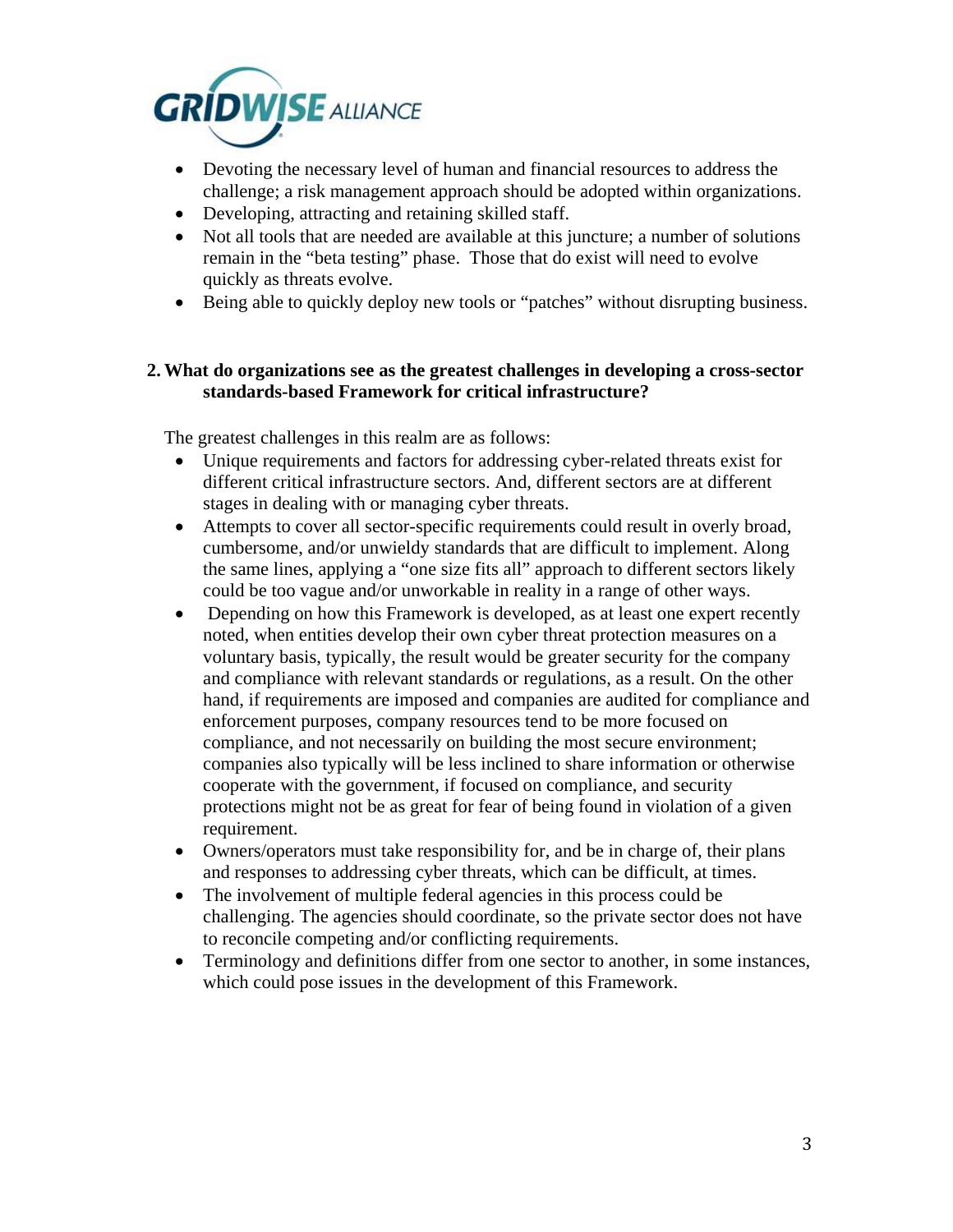

**3. Describe your organization's policies and procedures governing risk generally and cybersecurity risk specifically. How does senior management communicate and oversee these policies and procedures?** 

It is worth noting that risk-related policies and procedures vary widely across the industry depending on the size of the organization, the resources available, and organizational regulatory requirements. That being said, the electric utility industry has developed risk management processes at the enterprise level to deal with a multitude of operational risks. These practices can serve as a basis for addressing cyber security. In addition:

- Many companies have Chief Risk Officers that oversee the policies and procedures governing risk, including ensuring that risks are effectively identified and managed within an organization.
- The Boards of Directors of many companies assess and compare the results of actual risk management efforts against enterprise risk management plans to ensure the organization's risk-related policies and procedures achieve maximum effectiveness.

Furthermore, the U.S. Department of Energy's (DOE) Cyber Security Risk Management framework and tools, as well as the mandatory, enforceable cybersecurity standards enforced by the North American Electric Reliability Corporation (NERC), under the jurisdiction of the Federal Energy Regulatory Commission (FERC), as well as regulations established and implemented by the Nuclear Regulatory Commission (NRC) establish a solid base for the electric utility industry to utilize.

Going forward, recommendations include:

- Organizational review of respective security policies and plans should be conducted at least annually. Any issues that arise or exceptions should be documented and approved by an "Executive Sponsor" (see description in the next bullet). This approval should be contingent on business needs and mitigating controls. Any issues or exceptions should be entered into a "Risk Register" that is reviewed at least annually.
- A "best practice" for senior management is for them to formally select an "Executive Sponsor" who is responsible for ensuring that a cyber threat/risk awareness and training program is implemented. The training should be readily available to all relevant employees.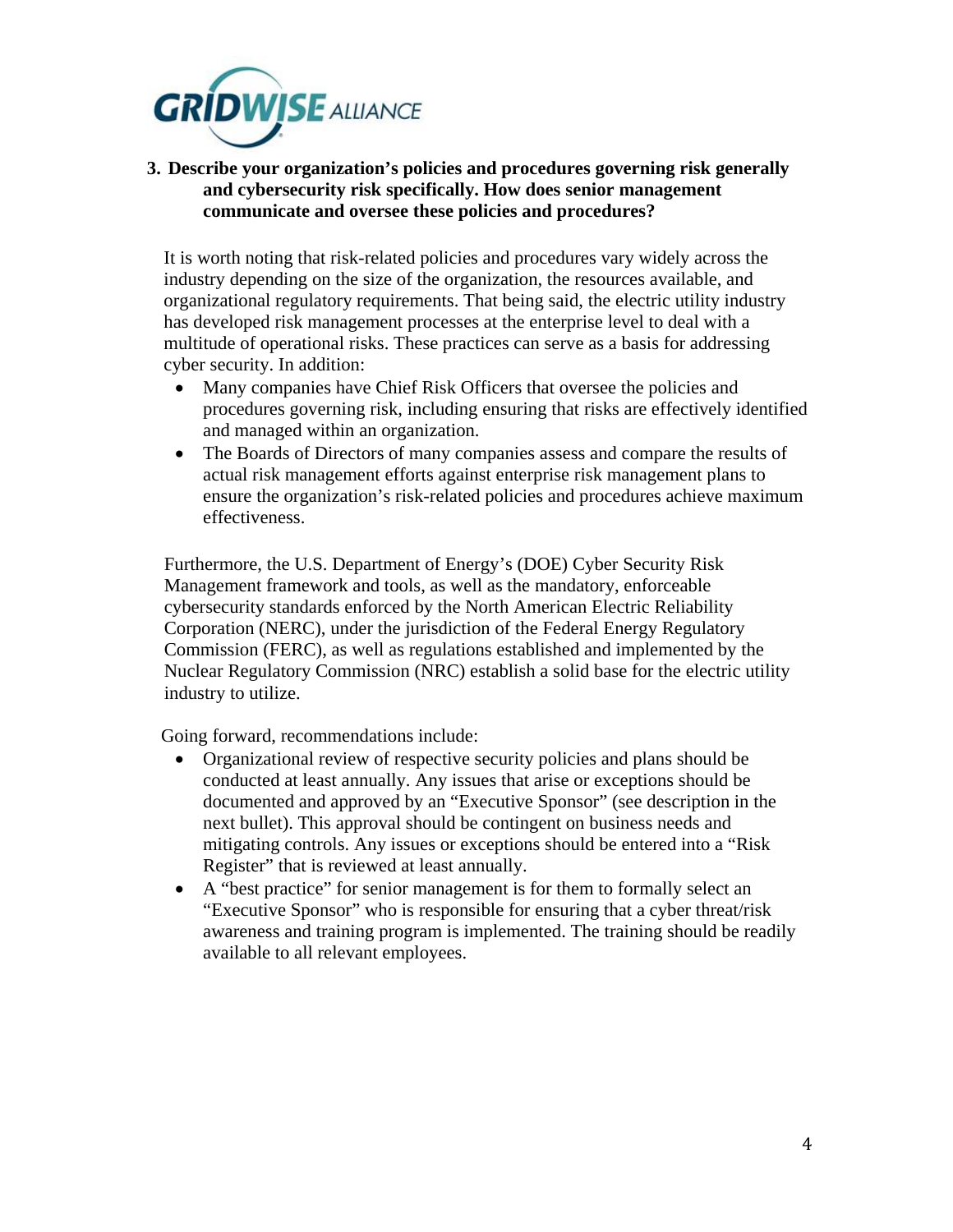

#### **4.Where do organizations locate their cybersecurity risk management program/office?**

This varies by organization, and must match an organization's culture and be driven from the top.

- Many organizations locate their corporate risk management offices or programs in a finance or audit business unit.
	- o A Physical Security Office often is responsible for controlling access to facilities and for issuing facility entrance/security badges.
	- o Information technology (IT) organizations are tasked with securing computers and networks.
	- o And, typically, an Operational Technology (OT) business unit protects and oversees SCADA and field devices.
	- o While these disparate units typically have had minimal interaction in the past, they appear to be collaborating more and adopting a more unified approach.
- A recommended "best practice" appears to be consolidation of the Physical, IT and OT security operations, where appropriate, and then feeding information obtained about risks into the finance business unit, with regular oversight by the audit business unit.

# **5. How do organizations define and assess risk generally and cybersecurity risk specifically?**

A generic formula for defining and assessing risk is as follows: *Threat x Vulnerability x Consequence = Risk.*

Basic components of risk assessment consist of:

- Access management;
- Identity management; and
- "Patch" management (i.e., implementing "fixes" from vendors to software, when a risk is identified, much like with computers/software).
- "Defense in depth" strategies and processes. A "defense in depth" approach to cyber security is an established best practice. Such practices balance focus between people, technology and operations.

# **6. To what extent is cybersecurity risk incorporated into organizations' overarching enterprise risk management?**

The extent to which cybersecurity risk is incorporated into an organization's overarching enterprise risk management varies a great deal from one organization to another and depends on a range of factors, including some of those referenced in this document. Most, if not all, organizations are incorporating cybersecurity risks into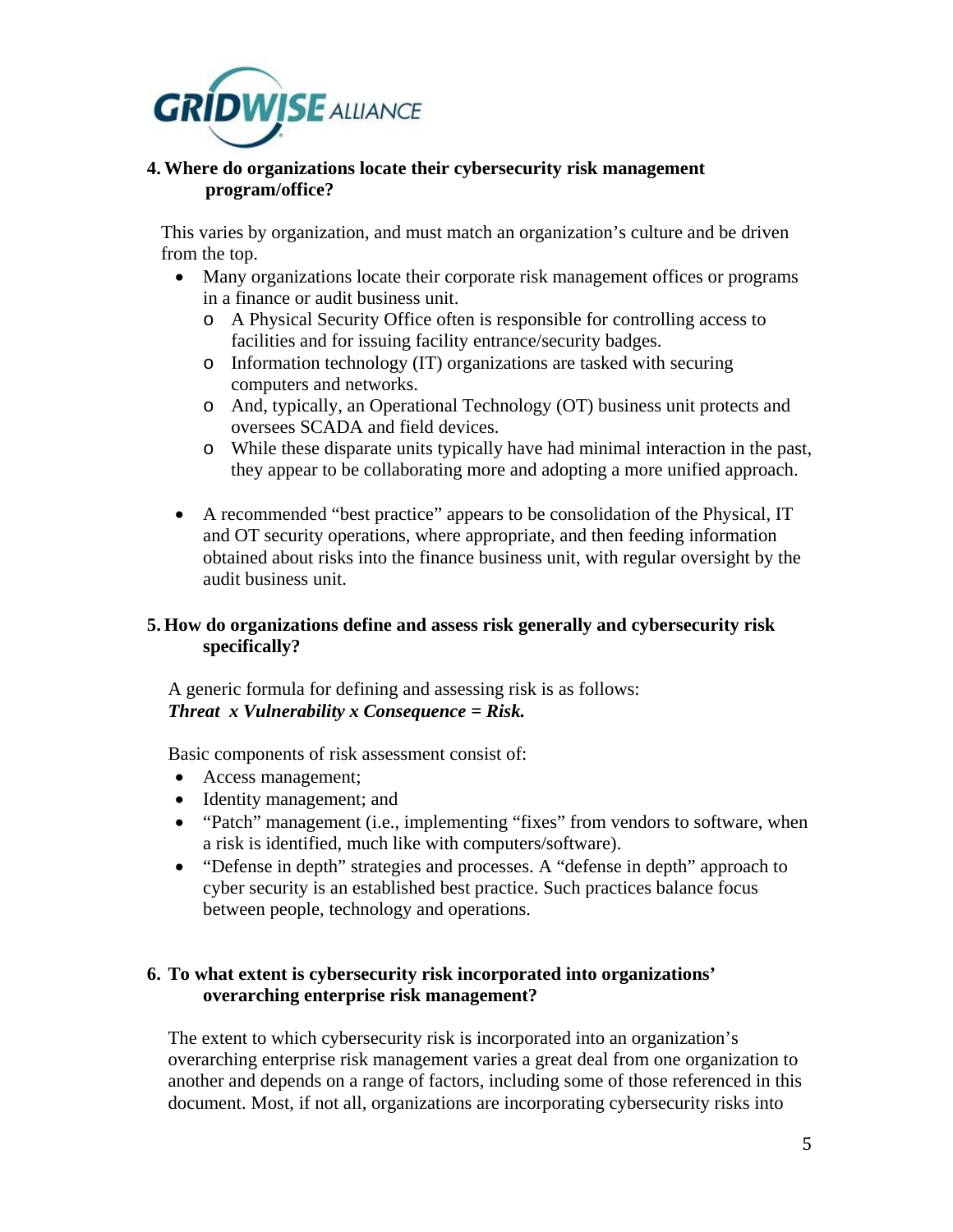

their overarching enterprise risk management to some extent but, again, the degree to which this is occurring differs significantly from company to company.

No general design or framework currently exists with which all organizations conform. Some organizations delegate these responsibilities to dedicated staff; often staff turnover contributes to variations or changes in approach to the incorporation of cyber risks into overall risk management strategies.

Some have suggested that cybersecurity risk management should be fully incorporated into an organization's enterprise risk management practices, to the extent practicable.

- **7. What standards, guidelines, best practices, and tools are organizations using to understand, measure, and manage risk at the management, operational, and technical levels?** 
	- Many product vendors use the ISO 27000 series, including ISO 27001.
	- NISTIR 7628, Guidelines for Smart Grid Cyber Security, is being used, though it currently is undergoing review and revisions. This has been a focus for the NIST SGIP Cybersecurity Working Group.
	- The Electricity Subsector Cybersecurity Capability Maturity Model (ES-C2M2) developed as part of a White House initiative led by the U.S. Department of Energy (DOE) in partnership with the U.S. Department of Homeland Security (DHS) and in close collaboration with the private sector and other Federal agencies, allows electric utilities and grid operators to assess their cybersecurity capabilities and prioritize their actions and investments to improve cybersecurity.
	- International Electrotechnical Commission (IEC) work is being discussed. Commission drafts should be forthcoming.
	- Tools are prevalent; they can be purchased on the open market and include Security Information Management System (SIMS); specific software; and, spreadsheets, as examples.
	- With respect to the financial services industry, the PCI Security Standards Council is an open global forum, launched in 2006, that is responsible for the development, management, and education regarding PCI Security Standards, including the [Data Security Standard \(PCI DSS\),](https://www.pcisecuritystandards.org/security_standards/documents.php?document=pci_dss_v2-0%23pci_dss_v2-0) [Payment Application Data](https://www.pcisecuritystandards.org/security_standards/documents.php?document=pci_pa_dss%23pci_pa_dss)  [Security Standard \(PA-DSS\),](https://www.pcisecuritystandards.org/security_standards/documents.php?document=pci_pa_dss%23pci_pa_dss) and [PIN Transaction Security \(PTS\)](https://www.pcisecuritystandards.org/security_standards/documents.php?document=PTS%20Program%20Guide%20FINAL%201%201%23PTS%20Program%20Guide%20FINAL%201%201) requirements. These standards have enabled new and innovative secure payment options. They are applied at all levels from the smallest merchant to the largest financial institutions. Efforts at the local and national levels will drive best practices, compliance, and so forth.
	- The Federal Financial Institutions Examination Council (FFIEC) is a formal interagency body of the [United States Government](http://en.wikipedia.org/wiki/United_States_government) empowered to prescribe uniform principles, standards, and report forms for the federal examination of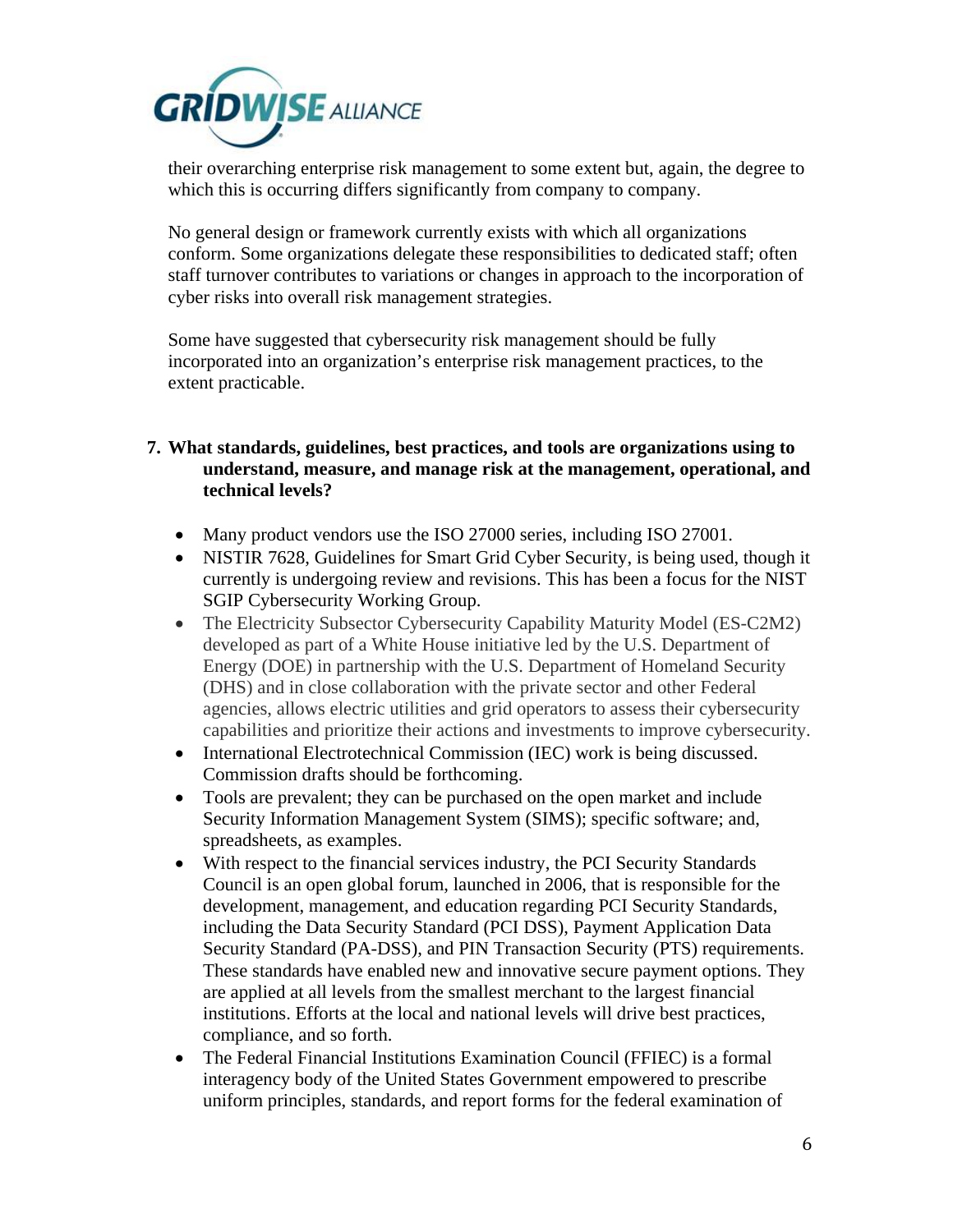

[financial institutions](http://en.wikipedia.org/wiki/Financial_institution) by the [Board of Governors of the Federal Reserve System,](http://en.wikipedia.org/wiki/Board_of_Governors_of_the_Federal_Reserve_System) the [Federal Deposit Insurance Corporation](http://en.wikipedia.org/wiki/Federal_Deposit_Insurance_Corporation) (FDIC), the [National Credit Union](http://en.wikipedia.org/wiki/National_Credit_Union_Administration)  [Administration](http://en.wikipedia.org/wiki/National_Credit_Union_Administration) (NCUA), the [Office of the Comptroller of the Currency](http://en.wikipedia.org/wiki/Office_of_the_Comptroller_of_the_Currency) (OCC), and the [Consumer Financial Protection Bureau](http://en.wikipedia.org/wiki/Consumer_Financial_Protection_Bureau) (CFPB), and to make recommendations to promote uniformity in the supervision of financial institutions.

• The risk-management based strategies employed by the gaming industry could serve as a model.

In addition, the mandatory, enforceable cybersecurity (Critical Infrastructure Protection (CIP)) standards developed as a result of requirements established in the Energy Policy Act of 2005 (EPAct 2005), and enforced by the North American Electric Reliability Corporation (NERC), under the jurisdiction of the Federal Energy Regulatory Commission (FERC), as well as regulations established and implemented by the Nuclear Regulatory Commission (NRC) establish a solid base for the electric utility industry to utilize.

## **8. What are the current regulatory and regulatory reporting requirements in the United States (e.g. local, state, national, and other) for organizations relating to cybersecurity?**

NERC CIP cyber security requirements and requirements established by NRC for the nation's nuclear fleet currently exist, as noted in #7 above.

One drawback of mandatory requirements is that this approach often creates a mindset of doing the minimum to ensure compliance, due to the risk of incurring a violation. This mindset thereby focuses critical resources on ensuring no violations are found during the audit process versus proactively focusing on increasing security against emerging threats.

Cyber threats cross state and national boundaries; therefore, any regulations or mandates must ensure that they do not inadvertently prohibit an owner/operator of critical infrastructure from being able to address the risks it faces in a holistic manner.

## **9. What organizational critical assets are interdependent upon other critical physical and information infrastructures, including telecommunications, energy, financial services, water, and transportation sectors?**

For the electric sector, there are many interdependencies – particularly with the telecommunications and information technology (IT) sectors.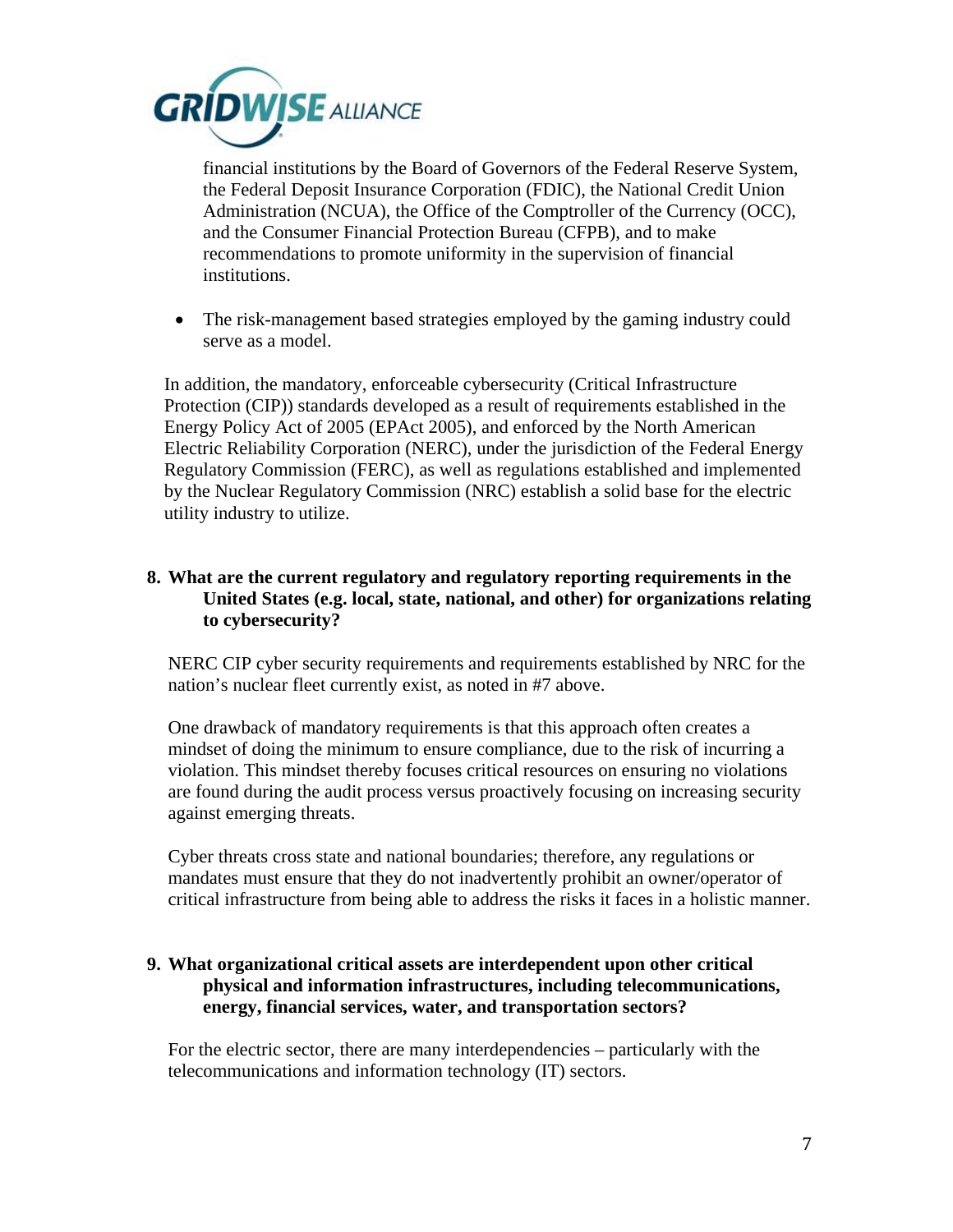

**10. What performance goals do organizations adopt to ensure their ability to provide essential services while managing cybersecurity risk?**

No response being provided here.

**11. If your organization is required to report to more than one regulatory body, what information does your organization report and what has been your organization's reporting experience?**

The electric utility industry deals with significant federal and state regulations today, many of which overlap. There need to be clear lines of accountability and verification that authorities do not overlap with respect to cybersecurity, if the desire is for the ability to successfully manage identified or emerging threats in a timely manner.

# **12. What role(s) do or should national/international standards and organizations that develop national/international standards play in critical infrastructure cybersecurity conformity assessment?**

- NERC Critical Infrastructure Protection (CIP) cybersecurity standards apply to the bulk electrical system.
- NRC develops standards for the nuclear industry.
- DOE and DHS, in partnership with the private sector, have undertaken the Electricity Subsector Cybersecurity Capability and Maturity Model (ES-C2M2) to strengthen the industry's cyber readiness by enabling electric utilities and grid operators to assess their cybersecurity capabilities and prioritize their security investments. The ES-C2M2 is a flexible, risk-based and cost-effective framework. It helps gauge industry readiness and can be used to provide guidance for policy making. Some are using this Model to make resource allocation decisions. Others indicate this Model might be a valuable tool or starting point for NIST in developing the Cybersecurity Framework at hand.
- The NIST Smart Grid Interoperability Panel (SGIP) is coordinating the development of guidelines, principles, standards and best practices for smart grid technologies.
- Standards development organizations develop voluntary standards. Following is a *partial* list of standards organizations that engage in this space:
	- o ISO the ISO 27000 series Information Security Management Systems (ISMS);
	- o American National Standards Institute (ANSI);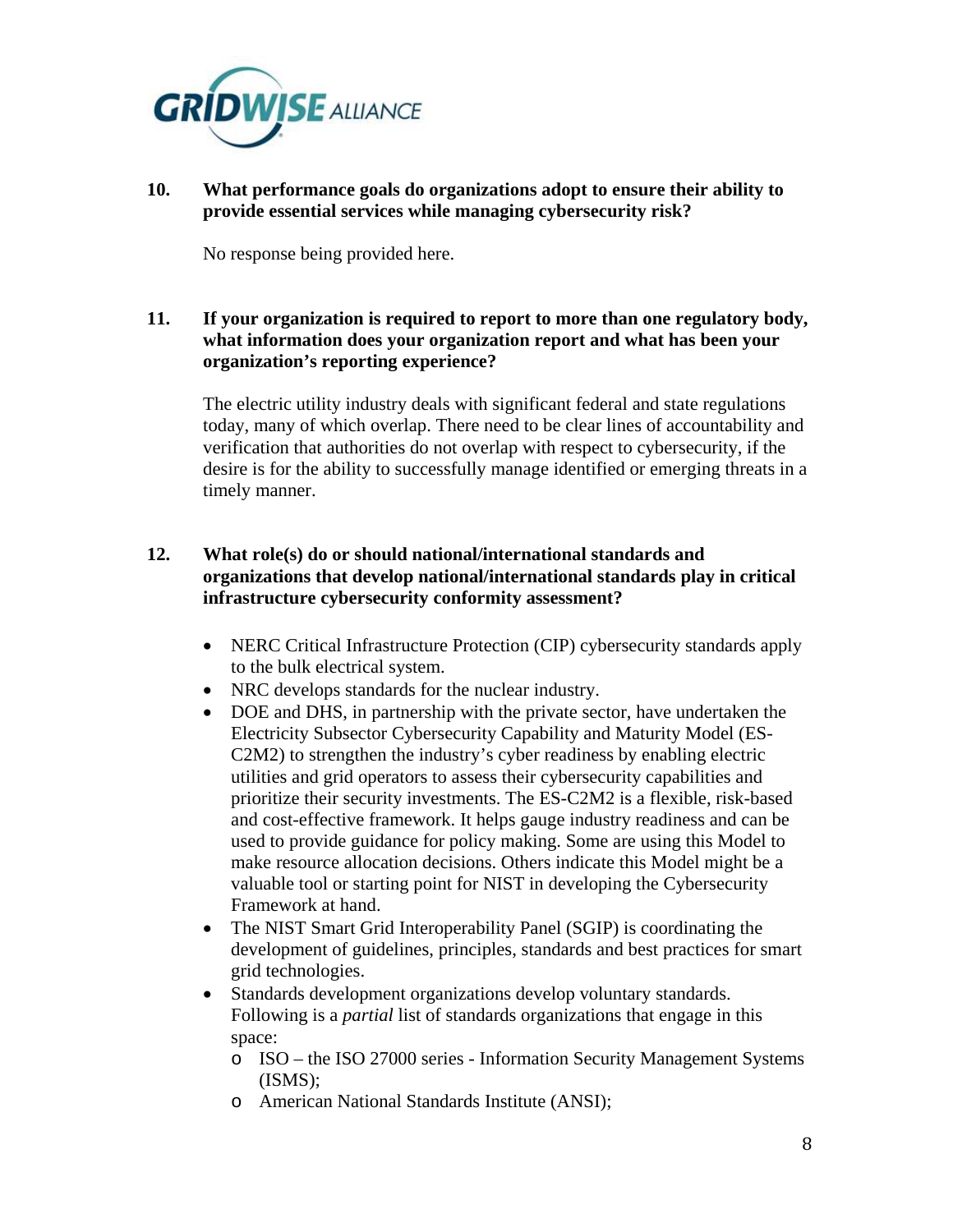

- o Institute of Electrical and Electronics Engineers (IEEE);
- o Internet Engineering Task Force (IETF);
- o World Wide Web Consortium (W3C);
- o North American Energy Standards Board (NAESB);
- o International Telecommunications Union (ITU);
- o International Society of Automation (ISA);
- o National Electrical Manufacturers' Association (NEMA); and
- o Organization for the Advancement of Structured Information Standards (OASIS).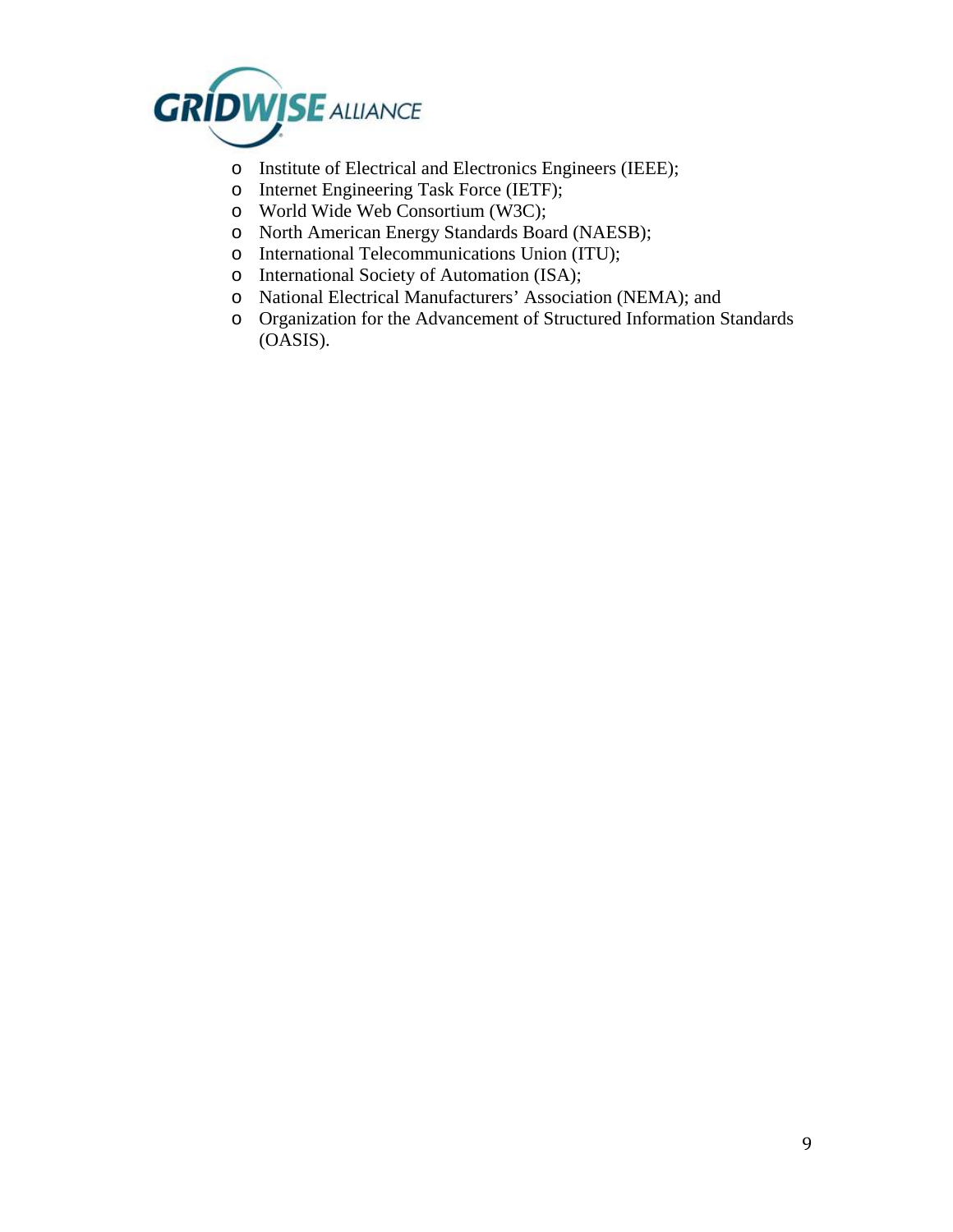

## **Part II: Use of Frameworks, Standards, Guidelines, and Best Practices**

#### **1.What additional approaches already exist?**

At a minimum, GWA is aware of the following approaches that address cyber threats and protection efforts with respect to the electricity sector. GWA urges NIST to avoid duplicating existing relevant efforts in the course of this Cybersecurity Framework process.

#### • **NERC CIP Standards:**

As you likely are aware, the Energy Policy Act of 2005 (EPAct 2005) gave the Federal Energy Regulatory Commission (FERC) authority to oversee the reliability of the bulk power system, commonly referred to as the bulk electric system or the power grid. This includes authority to approve mandatory cybersecurity reliability standards.

This led to NERC CIP standards for the bulk power system. Hence, as discussed elsewhere in this document, the bulk power system is subject to NERC mandatory Critical Infrastructure Protection (CIP) cybersecurity standards, under the jurisdiction of FERC.

In the course of this Cybersecurity Framework under consideration, it is important that NIST and the other relevant stakeholders examine the way(s) in which the NERC CIP standards evolved, and note that the desired results are not necessarily being achieved across the board, and the reasons for these shortcomings – and an example which highlights that mandatory standards are not always the best approach.

More specifically, while this was intended to be an open, collaborative publicprivate sector process to identify critical infrastructure assets that warrant higher levels of cyber protections, the NERC compliance audits and potential for mandatory fines has discouraged the private sector from sharing information, because of concerns that such information ultimately could be used against them during audit, compliance and enforcement procedures. Consequently, the process has become somewhat adversarial. This being said, the bulk power system is being operated reliably.

#### • **NIST SGIP:**

Under the Energy Independence and Security Act of 2007 (EISA 2007), NIST was given "primary responsibility to coordinate development of a framework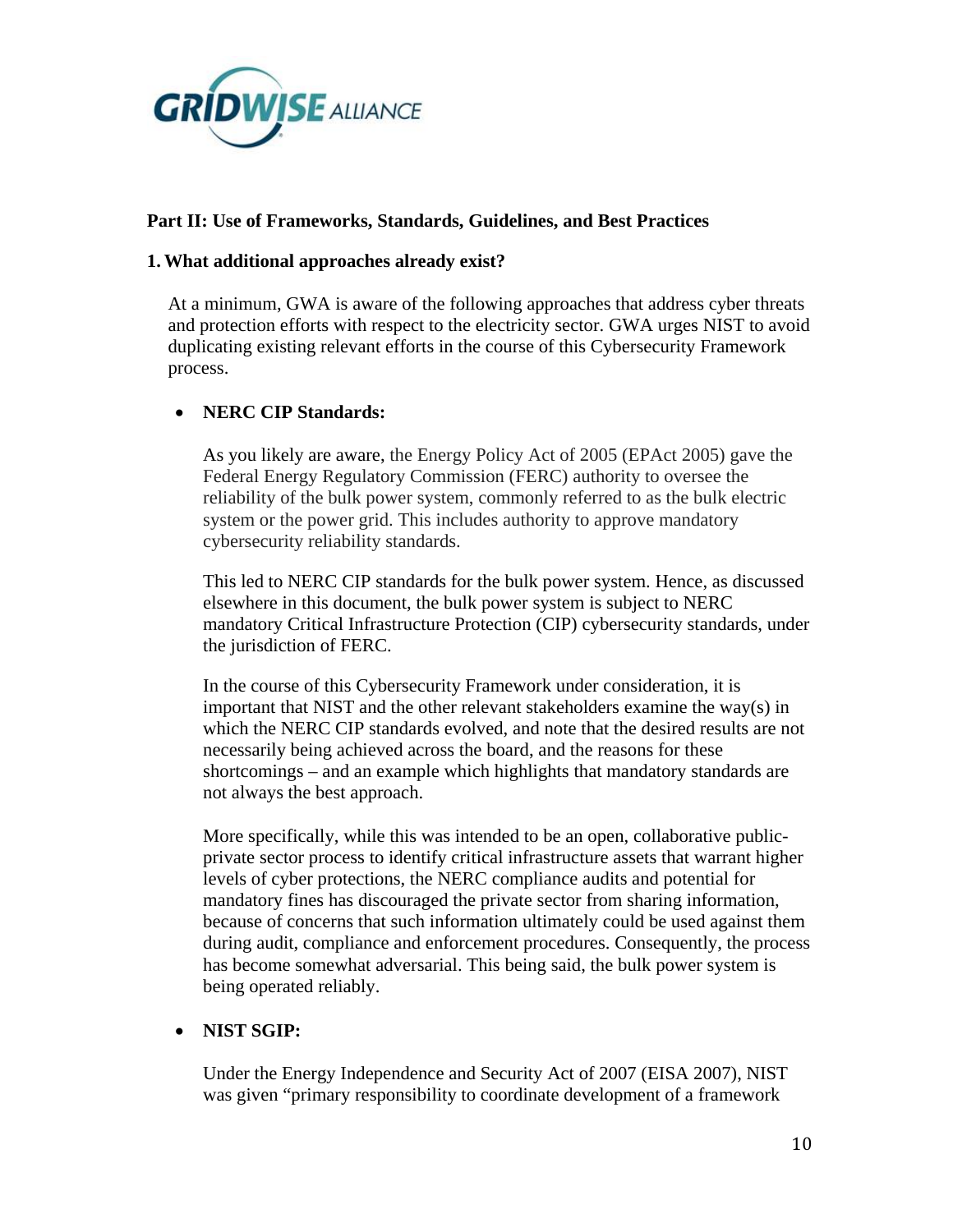

that includes protocols and model standards for information management to achieve interoperability of Smart Grid devices and systems."

The NIST Smart Grid Interoperability Panel (SGIP) exists to help drive and expedite this "smart grid" interoperability process. The process was funded by NIST. Due to federal fiscal constraints, it is now member-based, and funded by its members. Portions of the SGIP have worked well and could be drawn upon for the Cybersecurity Framework for which these comments are being sought.

However, there have been some challenges with the SGIP, which should be avoided in this Cybersecurity Framework development process. For example, the SGIP is 100 percent consensus-based. Sometimes it is difficult to attain complete consensus and, thus, to move the process forward and achieve results. GWA recommends *not requiring complete consensus* for the Framework process at hand.

In addition, of the 22 stakeholder categories that comprise the NIST SGIP, all of the investor-owned utilities (IOUs) only have one Board of Governor seat and therefore one vote. We suggest better proportional representation within and across critical infrastructure sectors.

GWA also urges *avoiding development or issuance of mandatory standards.* Rather, standards should be voluntary to foster true security gains.

#### • **NIST SGIP Catalog of Standards:**

As part of the NIST SGIP, a Catalog of Standards has been developed, which Lists best practices, standards, guidance, and so forth.

#### • **NISTIR 7628:**

Emerging cyber threats that target power systems have highlighted the need to integrate more advanced security to protect these critical assets. To address the cross-cutting issue of cybersecurity, NIST established the SGIP Cyber Security Working Group (CSWG). In August 2010, the CSWG produced NIST Interagency Report 7628, *Guidelines for Smart Grid Cyber Security*. Since then, the group has moved on to focus on specific topics such as risk management processes, key management within the Smart Grid, developing a "smart grid" security architecture, testing and certification issues, Advanced Metering Infrastructure security, and privacy within the "smart grid." One subgroup has also conducted reviews of several "smart grid-related" standards to see how these standards address cybersecurity.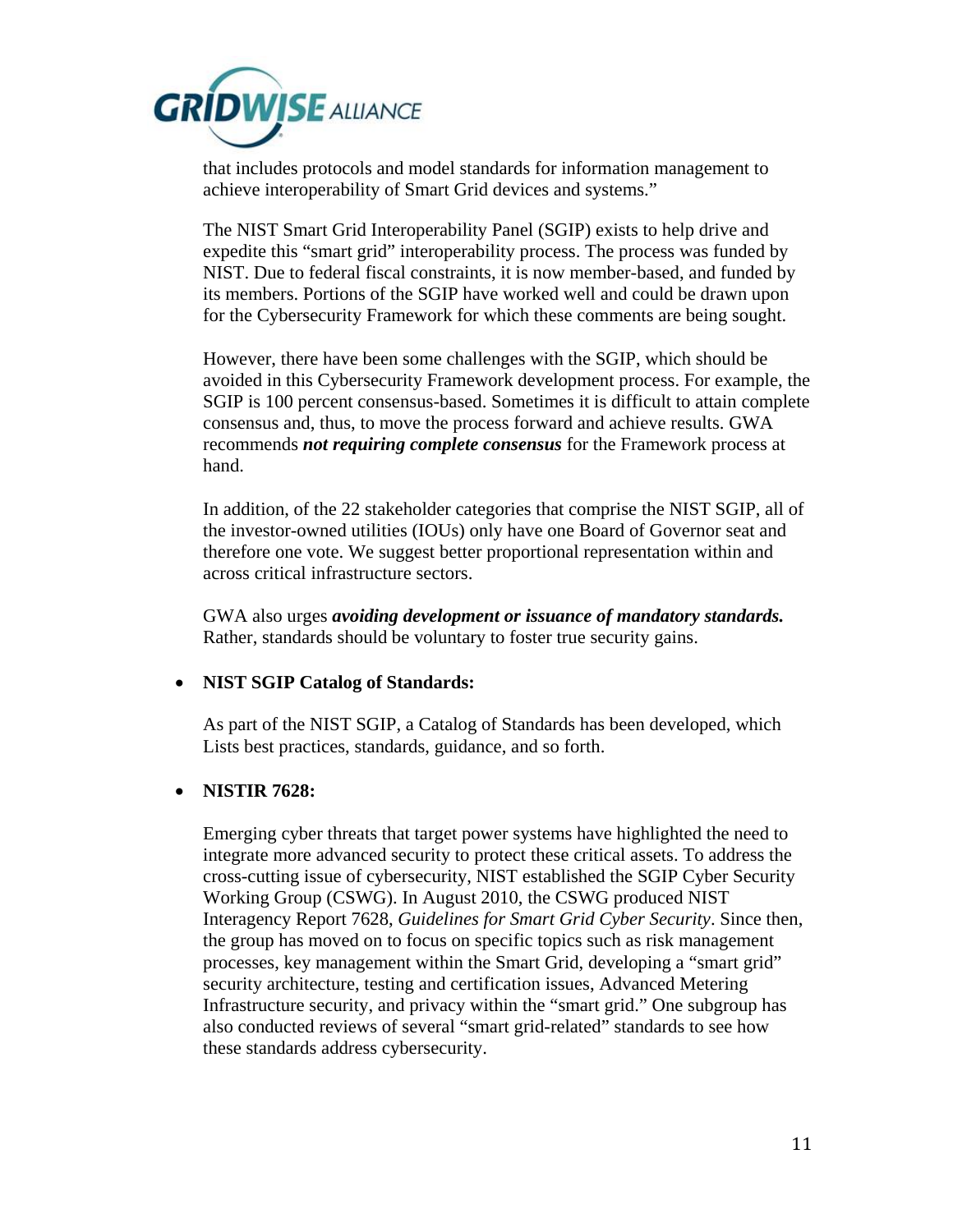

This is a good example of a Group and process that address cybersecurity holistically, and could be drawn upon by NIST for this Cybersecurity Framework.

• **NRC:**

As also noted earlier, nuclear energy facilities are subject to extensive regulation by the Nuclear Regulatory Commission (NRC) to ensure cyber protection, which were implemented in 2002 and expanded upon in 2009. A NERC-NRC Memorandum of Understanding (MOU) exists to ensure coordination and avoid gaps in cyber protections for nuclear generators.

• **ES-C2M2:**

Also cited above, the Electricity Subsector Cybersecurity Capability and Maturity Model (ES-C2M2) has been created by the U.S. Department of Homeland Security (DHS) and the U.S. Department of Energy (DOE), in partnership with the private sector, to strengthen the industry's cyber readiness by enabling electric utilities and grid operators to assess their cybersecurity capabilities and prioritize their security investments.

In addition, DOE has open group architecture guidelines. Internet Telephony (ITel) also has approaches to address cyber threats. And ISO, as noted elsewhere in this document, has standards to help prevent and address cyber threats.

#### **2. Which of these approaches apply across sectors?**

NIST provides guidance across numerous overarching security requirements (NIST 800-53 is a great example).

#### **3.Which organizations use these approaches?**

- Utilities that own/operate transmission and transmission organizations (RTOs/ISOs) are subject to the NERC CIP standards.
- Nuclear facility owners and operators are subject to the NRC standards.
- Smart grid project implementers and vendors are using the NIST interoperability standards, which are not mandatory.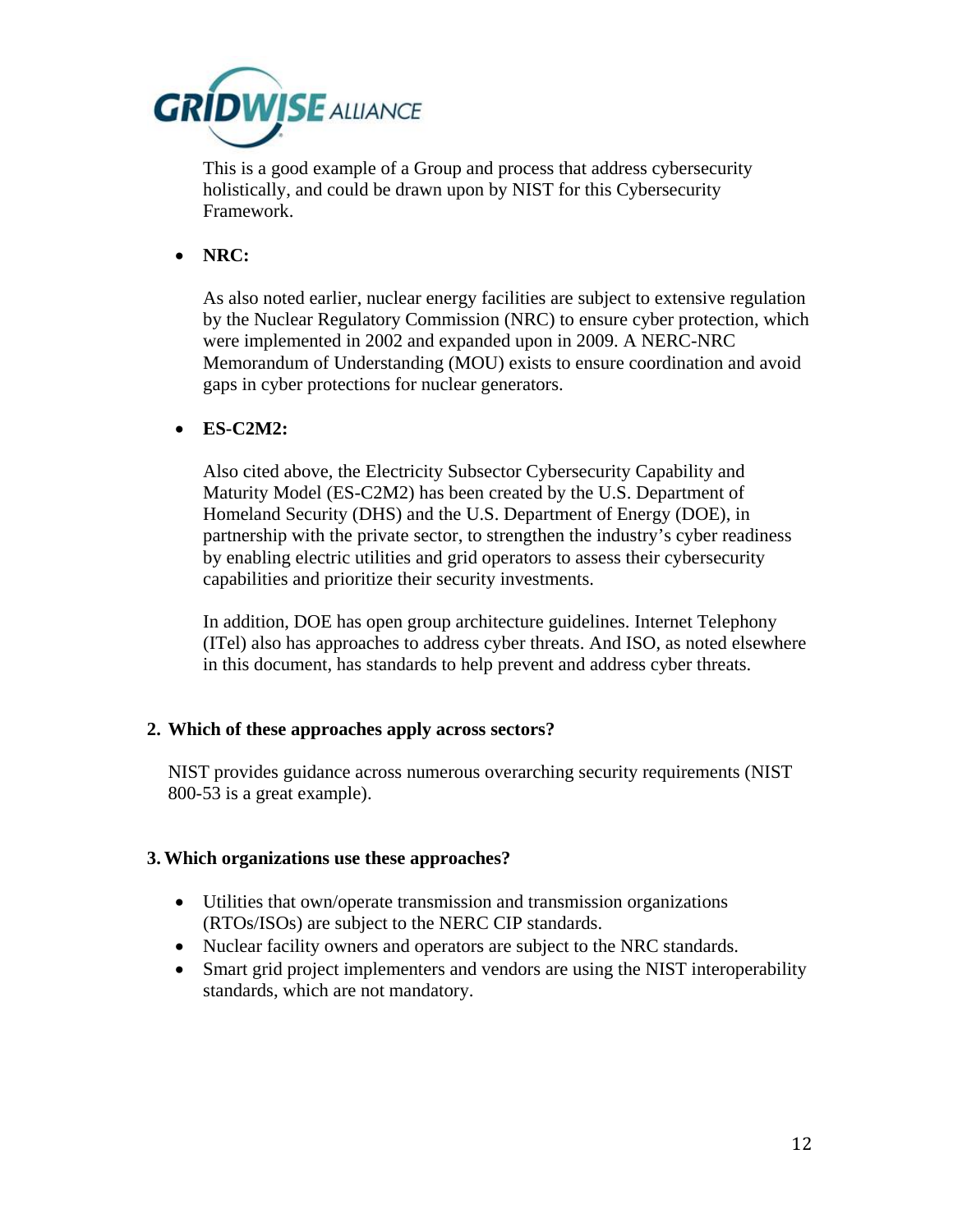

## **4. What, if any, are the limitations of using such approaches?**

- In terms of NERC CIP standards, for example, sometimes a new standard is issued while entities are still implementing a previous standard, so there is a lag time issue. Change in the cyber arena occurs dramatically (i.e., by orders of magnitude), rather than incrementally, so it is generally difficult to know how to address and organize around this issue.
- Sometimes there is confusion associated with certain approaches (e.g., PCI) compliance, but not with PCI 1.2).
- Some of these approaches are mandatory, while some are voluntary.
- Organizations must balance speed of implementation, cost, and actual and perceived risks in determining how to apply NIST SGIP.
- Non-prescriptive guidance is open to interpretation.
- It is possible to encourage organizations to take action to document compliance (i.e., to instill a "culture of compliance") instead of truly enhancing security (i.e., instilling a "culture of security"), as one expert recently noted.

## **5. What, if any, modifications could make these approaches more useful?**

A clear picture of what is needed up front is necessary, however, this is difficult, due to the rapidly-evolving nature of the cyber arena and risk management approaches to this topic.

Product requirements should be established that can be certified to enable vendors to build in the appropriate level of security into their products without worrying about pricing themselves out of competition, due to others not incorporating sufficient security protections. Utilities should include in Requests for Proposals (RFPs) requirements that vendor products are certified in this manner.

#### **6. How do these approaches take into account sector-specific needs?**

Standards, guidelines and best practices have been and are being developed specifically for the electric utility industry, which incorporate a base level of general security practices, particularly in the information technology (IT) arena.

It is worth noting that sometimes sector-specific needs can conflict with higher, overarching objectives.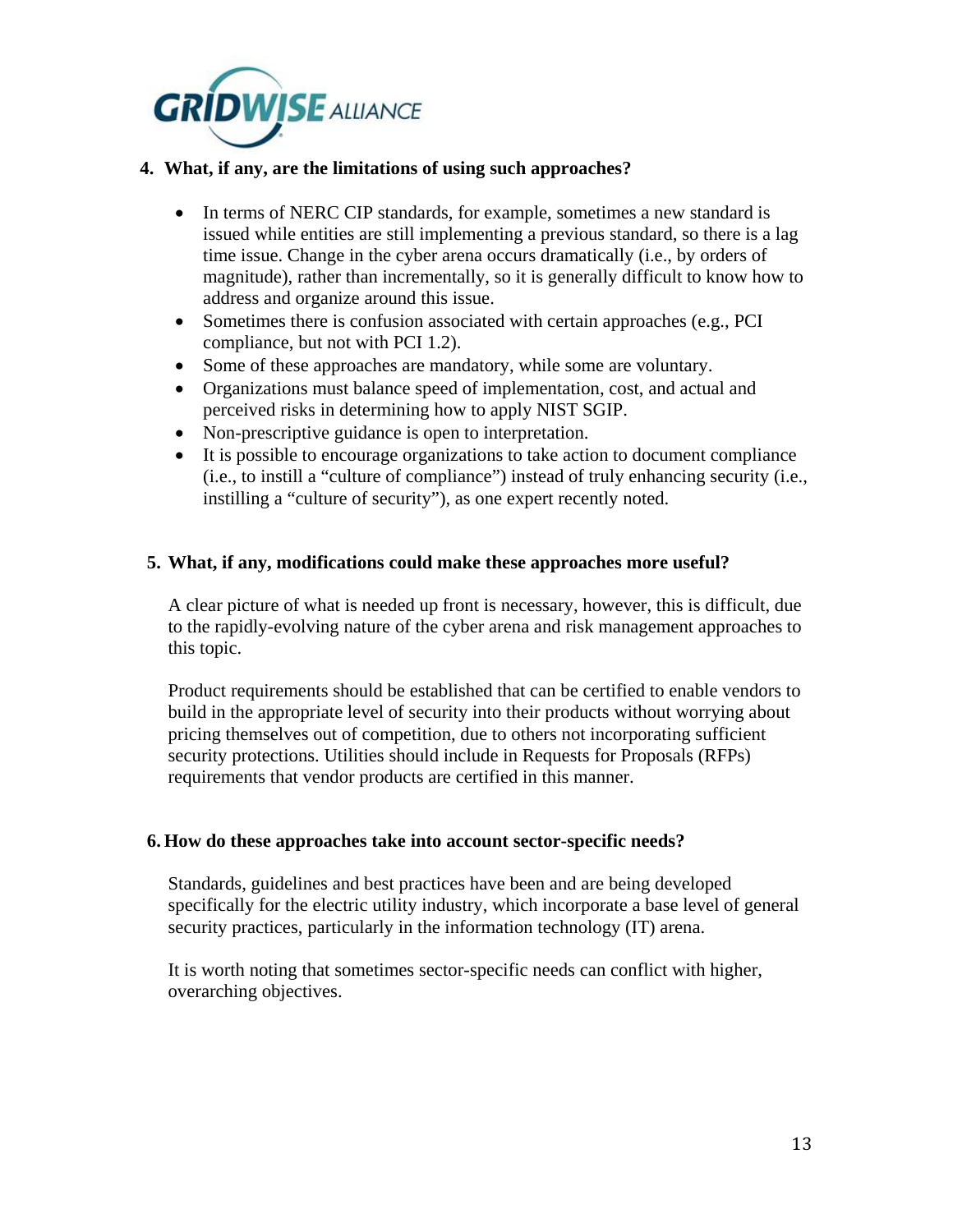

## **7.When using an existing framework, should there be a related sector-specific standards development process or voluntary program?**

Both already exist in the electric sector. These might need to be expanded on in particular areas, but existing organizations and processes should be relied on to accommodate any needed expansions. No new organizations should be added.

# **8.What can the role of sector-specific agencies and related sector coordinating councils be in developing and promoting the use of these approaches?**

These agencies and/or councils need to be able to effectively share information with the sector stakeholders, including vendors of products and systems that would need to incorporate various guidelines or standards. Also, these entities should assist smaller organizations in implementing relevant best practices, processes and/or standards. A formal structure to assist with peer-to-peer information sharing and review processes is worth considering. GWA urges avoiding mandatory approaches, as noted elsewhere in this document, that could drive resources to compliance activities versus "value-add" activities.

#### **9.What other outreach efforts would be helpful?**

State-federal coordination efforts could prove useful. In addition, aligning state regulatory and legislative bodies to ensure coordination and cost effective implementation and cost recovery efforts likely would be valuable. States also need to ensure that the utilities under their jurisdictions are engaged and active in protecting their systems.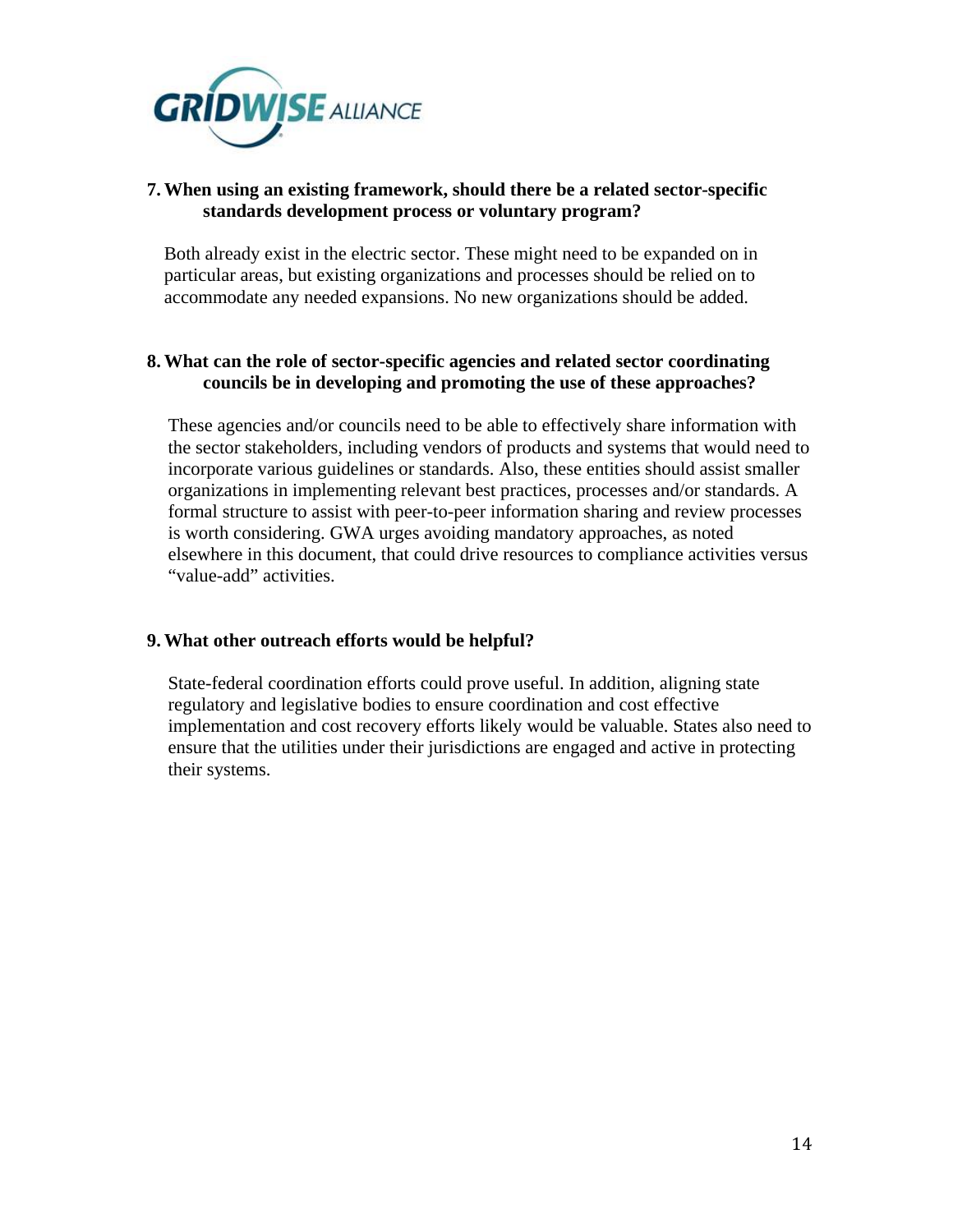

# **Part III: Specific Industry Practices**

NIST is interested in information on the adoption of the following practices as they pertain to critical infrastructure components:

- Separation of business from operational systems;
- Use of encryption and key management;
- Identification and authorization of users accessing systems;
- Asset identification and management;
- Monitoring and incident detection tools and capabilities;
- Incident handling policies and procedures;
- Mission/system resiliency practices;
- Security engineering practices;
- Privacy and civil liberties protection.

## **1. Are these practices widely used throughout critical infrastructure and industry?**

The practices listed just above generally are implemented by larger organizations. Smaller organizations may face greater challenges in implementing such practices or might not have implemented them at all thus far. Finding ways to make adopting these practices cost effective for businesses is important.

- Utilities have adopted practices on both the IT and OT (process system) sides of their business to protect their infrastructure and data as well as to ensure business continuity.
- Although these practices might not currently be applied to distribution process systems in all cases, efforts have been progressing across the industry to identify and implement best practices.
- The American Recovery and Reinvestment Act of 2009 (ARRA) "smart grid" grant program required grantees to submit cybersecurity plans. These cyber plans have been audited by DOE as part of the Department's ongoing oversight activities for these grants.

# **2. How do these practices relate to existing international standards and practices?**

ISO standards are used extensively in the U.S. and around the world by organizations and reflect that an organization's products and processes meet or exceed industry best practices in a given area. It would be valuable to implement these practices domestically in a manner that is consistent with international standards and practices.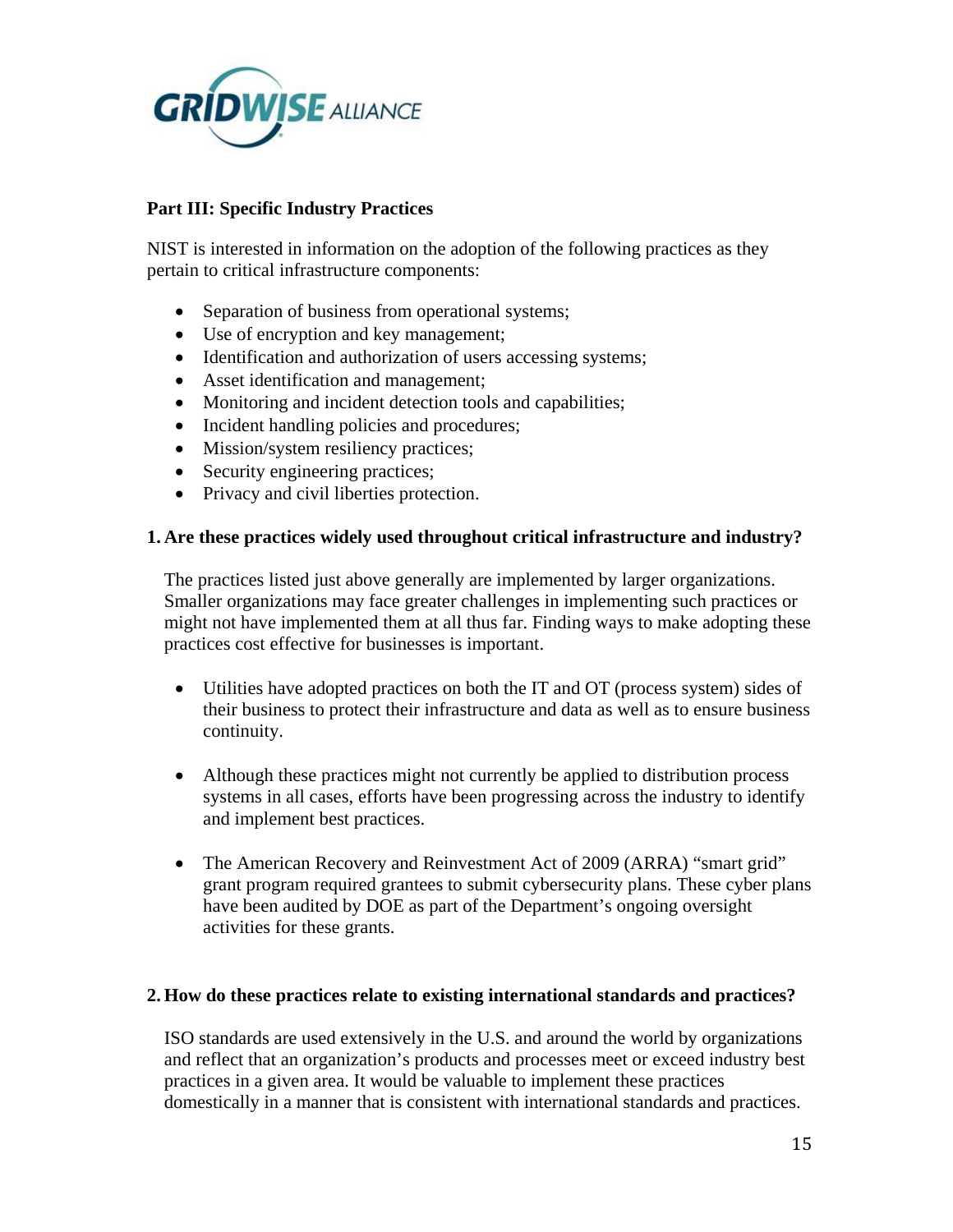

In addition, most major product and services vendors operate globally. Efforts to coordinate standards internationally would be beneficial to vendors as well as their customers.

ISO standards "cross-walks" should be undertaken to ensure that international practices and standards can be mapped to comparable domestic ones and checked for consistency. This would help U.S.-based companies, or companies with a U.S. presence, determine whether their U.S.-produced goods and services meet standards deployed throughout global markets (and, if not, to make changes so they ultimately would meet such global standards). If so, then these American companies would be able to source components from the most competitive vendors, regardless of location, as well as deploy technologies globally, knowing their products meet such global standards.

In the North American region, critical infrastructures cross national borders and, therefore, standards, practices and regulations generally will need to incorporate consideration of this broader region into any efforts in this space.

In addition, as new standards and requirements are developed, the fact that the owner/operators of these systems have infrastructure in place and, therefore, are not dealing with a "green field" where new capabilities can be implemented more easily also must be taken into consideration. The legacy systems and infrastructure must evolve over time to make sure cost effective adoption of relevant standards and practices is achieved.

## **3.Which of these practices do commenters see as being the most critical for the secure operation of critical infrastructure?**

A "defense in depth" approach to cyber security is an established best practice. Such practices balance focus between people, technology and operations. Some of the basic practices that all entities should apply include:

- Access management;
- Identity management;
- Patch management/version control;
- Data encryption; and,
- Training of personnel.

High priority should also be given to:

- Monitoring and incident detection tools and capabilities;
- Incident handling policies and procedures;
- Mission/system resiliency practices; and,
- Separation of business from operational systems.
	- o This latter practice can make sense if not taken too far. Separating business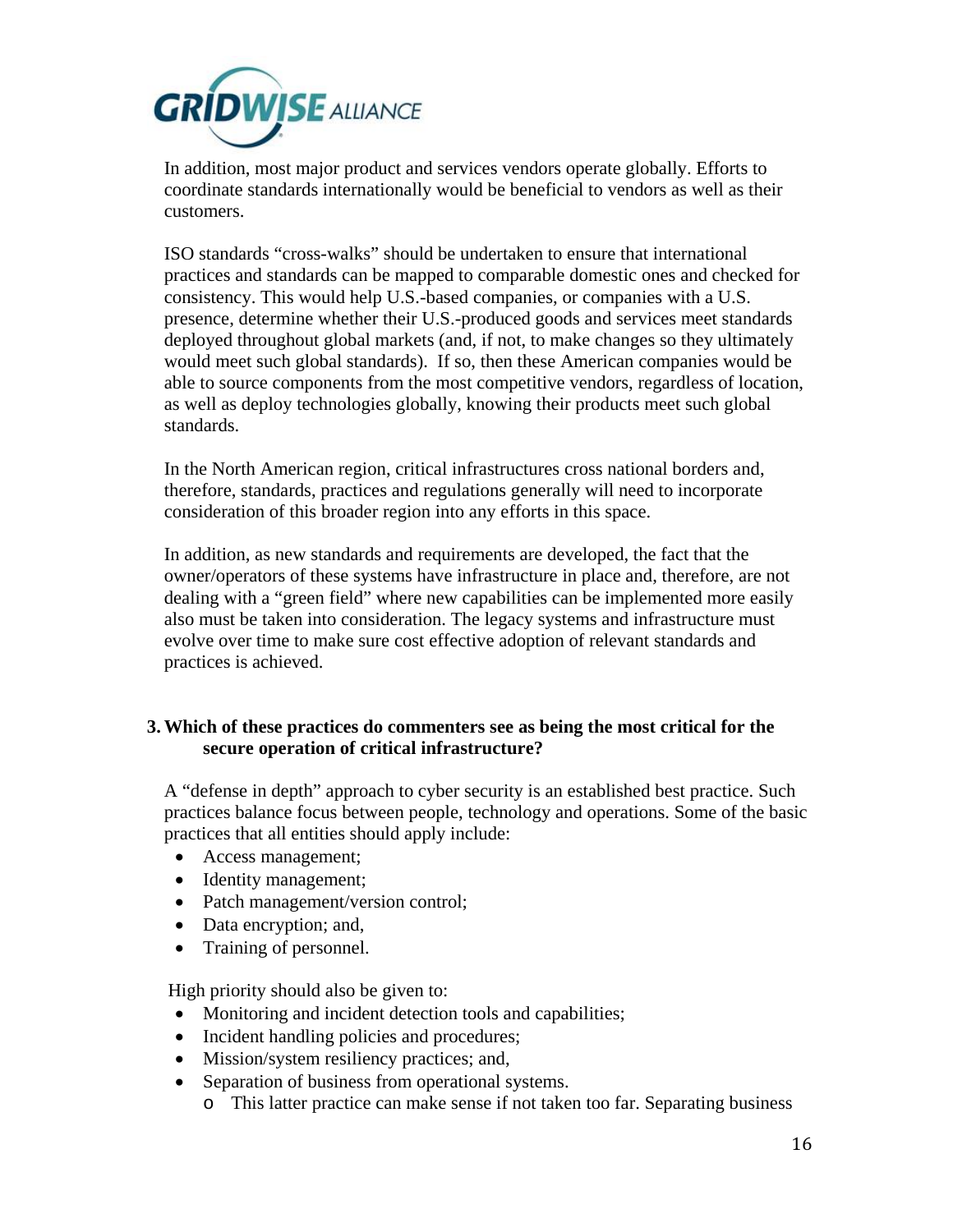

and operational applications on the same desktop machine is not always practical and can limit value to operations. Training personnel on the risk of their behaviors is essential in any case.

o Dividing network traffic (business WAN/LAN and grid WAN/LAN ) makes sense.

These points having been made, all of the practices listed at the beginning of this "Industry Practices" Section, i.e., Part III, of this RFI are important and should be taken into consideration.

In addition, privacy and civil liberty protections are essential to increase private industry sharing both with other private industry players and the government as reflected in a set of principles on cybersecurity by the GWA, as well as in the pending "Rogers-Ruppersberger" cybersecurity legislation.

Moreover, collaboration with other companies, with a view toward looking at an organization's entire supply chain, is vital in the cyber arena.

Law enforcement will need to change to deal with rapidly-evolving cyber threats, as well.

# **4. Are some of these practices not applicable for business or mission needs within particular sectors?**

No. In fact, all of these practices do apply to the electric utility sector.

# **5.Which of these practices pose the most significant implementation challenge?**

Identity management is among the most significant implementation challenges being faced. In addition, monitoring and incident detection tools and capabilities pose challenges; these must evolve as the threats evolve. Getting the tools developed and deployed in a timely manner will be challenging.

Cost is a major issue. For any organization, resource allocations (funding and people) are always challenging. Since costs associated with addressing cyber security do not directly result in increased revenues to an organization or reduce day-to-day operating costs, determining the amounts to be spent in this area is challenging at best. A risk management approach helps frame these decisions within organizations.

Relatedly, due to the emerging nature of cybersecurity-related challenges, cost recovery practices within the energy sector need to be adjusted to allow for proper funding of these activities. Since these are generally "Operations & Maintenance"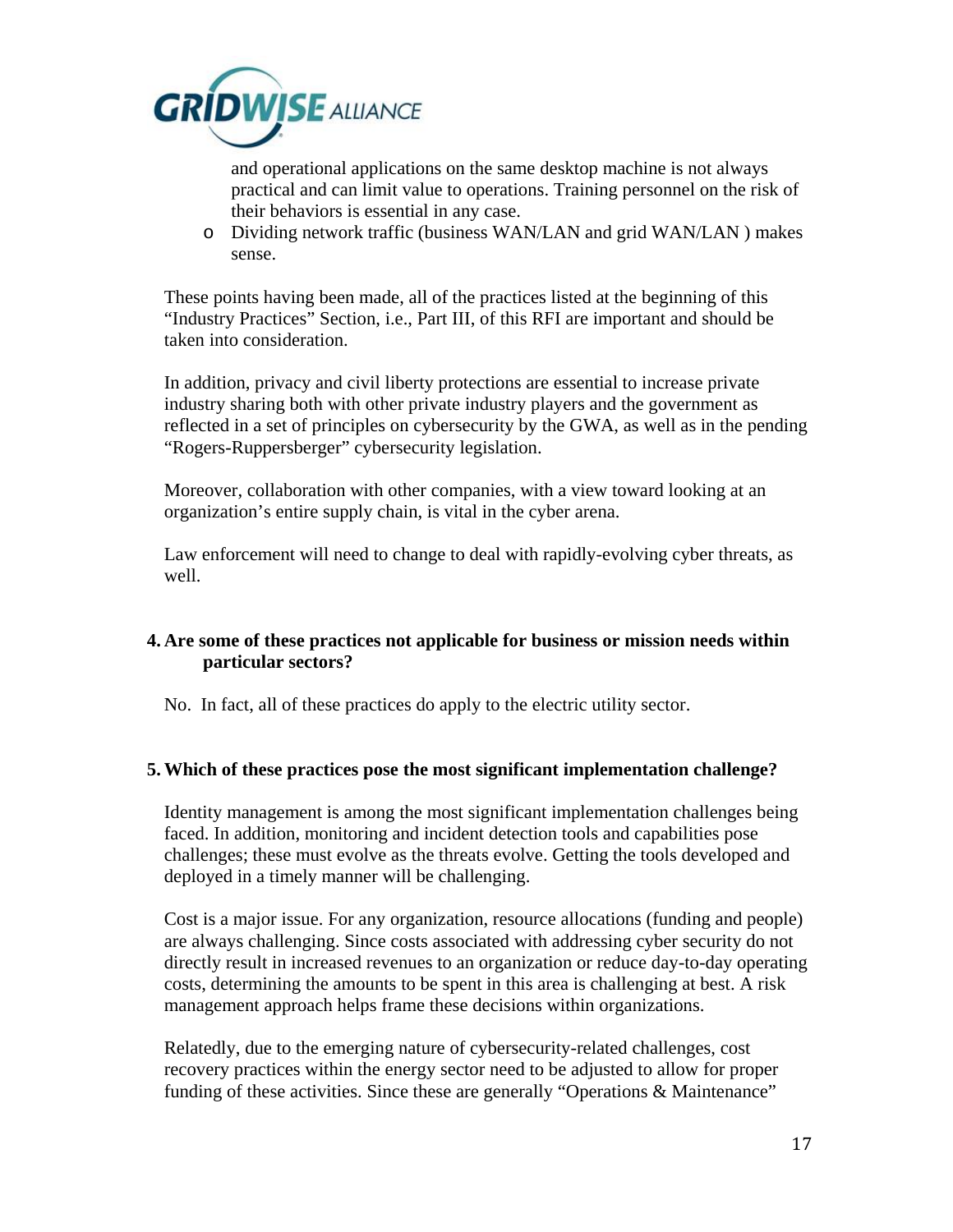

(O&M) expenditures, it is critically important to ensure the appropriate funding levels are achieved.

## **6. How are standards or guidelines utilized by organizations in the implementation of these practices?**

A number of organizations look to adopt "best practices." Having these practices available to organizations at little or no cost will help with adoption. For smaller organizations, a hosted or services model may make sense and can help these organizations implement standards and best practices, where service providers or hosted services provide the expertise needed.

# **7. Do organizations have a methodology in place for the proper allocation of business resources to invest in, create, and maintain IT standards?**

Please see response to #5 above.

# **8. Do organizations have a formal escalation process to address cybersecurity risks that suddenly increase in severity?**

Electric utilities are used to dealing with situations that have the potential to escalate. Their risk management practices include developing and exercising plans to respond to these types of situations. A cybersecurity risk should be treated as an enterprise risk with plans developed to address such threats that include the proper escalation procedures.

# **9.What risks to privacy and civil liberties do commenters perceive in the application of these practices?**

GWA's members perceive substantial risks to privacy and civil liberties in the application of these practices. For these reasons, GWA has identified the need for privacy and civil liberty protections as one of its core principles with respect to cybersecurity. The pending "Rogers-Ruppersberger" cybersecurity legislation also reflects the need for additional privacy and civil liberty protections in this area.

Put another way, to promote the information sharing that will enhance cybersecurity protections within critical infrastructure sectors, private industry must be assured that information they share will be closely protected and not used for any purpose other than enhancing cybersecurity responses and protections. And, they need to be able to recover any damages for improper sharing of such information.